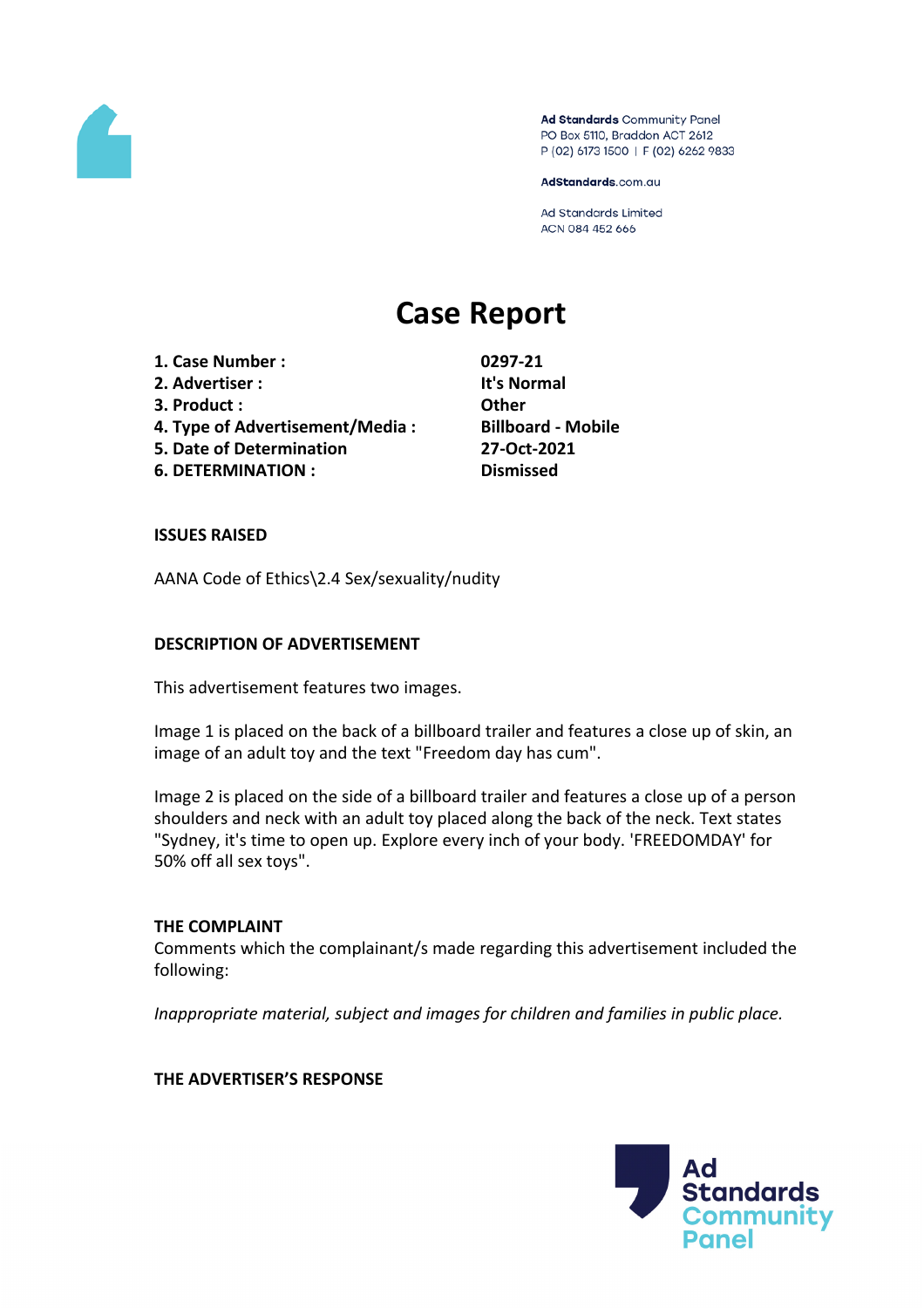

Comments which the advertiser made in response to the complainant/s regarding this advertisement include the following:

*Thank you for your Notification — which relates to a mobile billboard travelling in Bondi Beach (photos of which are provided with this letter), advertising two of Normal's products — and for the opportunity to provide a response.*

*In short, this advertisement depicts Normal products in a patently non-sexualised manner. At best, the complaint engages only section 2.4 of the AANA Code of Ethics ( Code), which we deal with below.*

*In providing this response, we also rely on the general comments about the advertising of sexual products (and about Normal's goals as a company) advanced in Normal's response to Ad Standards complaint 0288-21, which we do not repeat here.*

## *Section 2.4: Sex, sexuality or nudity*

*The Code defines "sexuality" as "the capacity to experience and express sexual desire; the recognition or emphasis of sexual matters", and in the broadest possible sense this advertisement employs sexuality.*

*However, in our submission, this use of sexuality is neither "harmful" nor "inappropriate" as contemplated by the AANA Practice Note which elaborates on the Code.*

*The advertisement depicts two Normal products, without description of their function except the vaguest implication from the words "explore every inch of your body" (and their label as "sex toys"). The advertisement employs double entendre in its references to "open up" and "cum", in the context of the end of the COVID-19 lockdown restrictions in Sydney. The background of the advertisement contains deliberately nonspecific portions of an unclothed body: indeed, while on first appearance one of the images may appear to be of a buttocks, on closer inspection the image is of a man's shoulder blades.*

*These characteristics of the advertisement have been consciously employed out of sensitivity to the likely broad audience who may see the mobile billboard travelling through public places.*

*For the benefit of the Panel's consideration, we refer to its only two recent examinations of billboard advertising of sex toys:*

*- Case 0386/18 considered a poster located opposite one of Brisbane's largest shopping centres, which depicted four vibrators and contained the words "Ladies rejoice" and "magic touch". In dismissing the complaint, the Panel noted that the advertisement did not describe the function of the products being sold, with the result that children seeing them would be unlikely to understand their purpose. In this way, the Panel considered that the advertisement treated "the issue of sex, sexuality and nudity with sensitivity to the relevant broad audience".*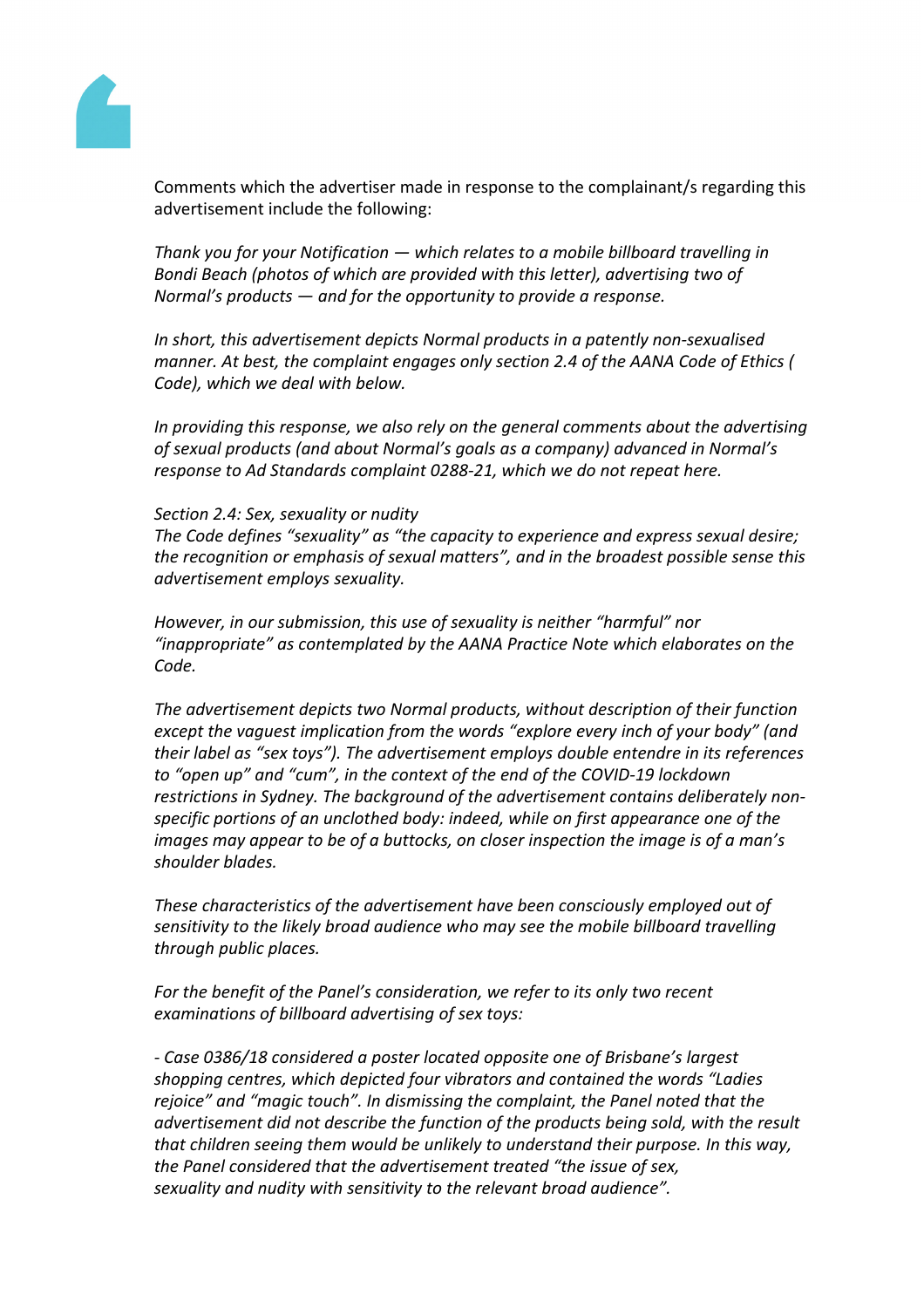

*- Case 0157/18 considered a poster in a residential street which depicted a woman in white lingerie on a bed, with the words "womanizer, your private delight, world first touchless clitoris stimulator" (however, by the time of the Panel's examination, the word "clitoris" had been covered by the advertiser). In dismissing the complaint, the Panel considered that while "the woman is sexualised, the overall impact of the image is relatively mild in the context of the advertised product" and that the advertisement "treated the issue of sex, sexuality and nudity with sensitivity to the relevant audience".*

*By reference not only to the Panel's previous consideration of very similar (if not more sexualised) advertisements, but also to the independent sensitivity exhibited by the Normal advertisement at issue, we submit that the advertisement clearly does not contravene section 2.4 of the Code. We hope that the above information is of assistance to the Panel's consideration. We would be more than happy to provide any additional detail or clarification if needed.*

# **THE DETERMINATION**

The Ad Standards Community Panel (the Panel) considered whether this advertisement breaches Section 2 of the AANA Code of Ethics (the Code).

The Panel noted the complainant's concern that the advertisement refers to sexual matters and is inappropriate for display in a public where children may view it.

The Panel viewed the advertisement and noted the advertisers response.

# **Section 2.4: Advertising or Marketing Communications shall treat sex, sexuality and nudity with sensitivity to the relevant audience.**

The Panel noted the Practice Note for the Code states:

*"Discreet portrayal of nudity and sexuality in an appropriate context (eg advertisements for toiletries and underwear) is generally permitted but note the application of the relevant audience. More care should be taken in outdoor media than magazines, for example.*

*"Images of models in bikinis or underwear are permitted, however, unacceptable images could include those where a model is in a suggestively sexual pose, where underwear is being pulled up or down (by the model or another person), or where there is clear sexual innuendo from the ad (e.g. depicting women as sexual objects).*

*"The use of the word "sex" does not, of itself, make an advertisement unacceptable. However, such advertisements must not contain images that are overtly sexual and inappropriate having regard to the relevant audience."*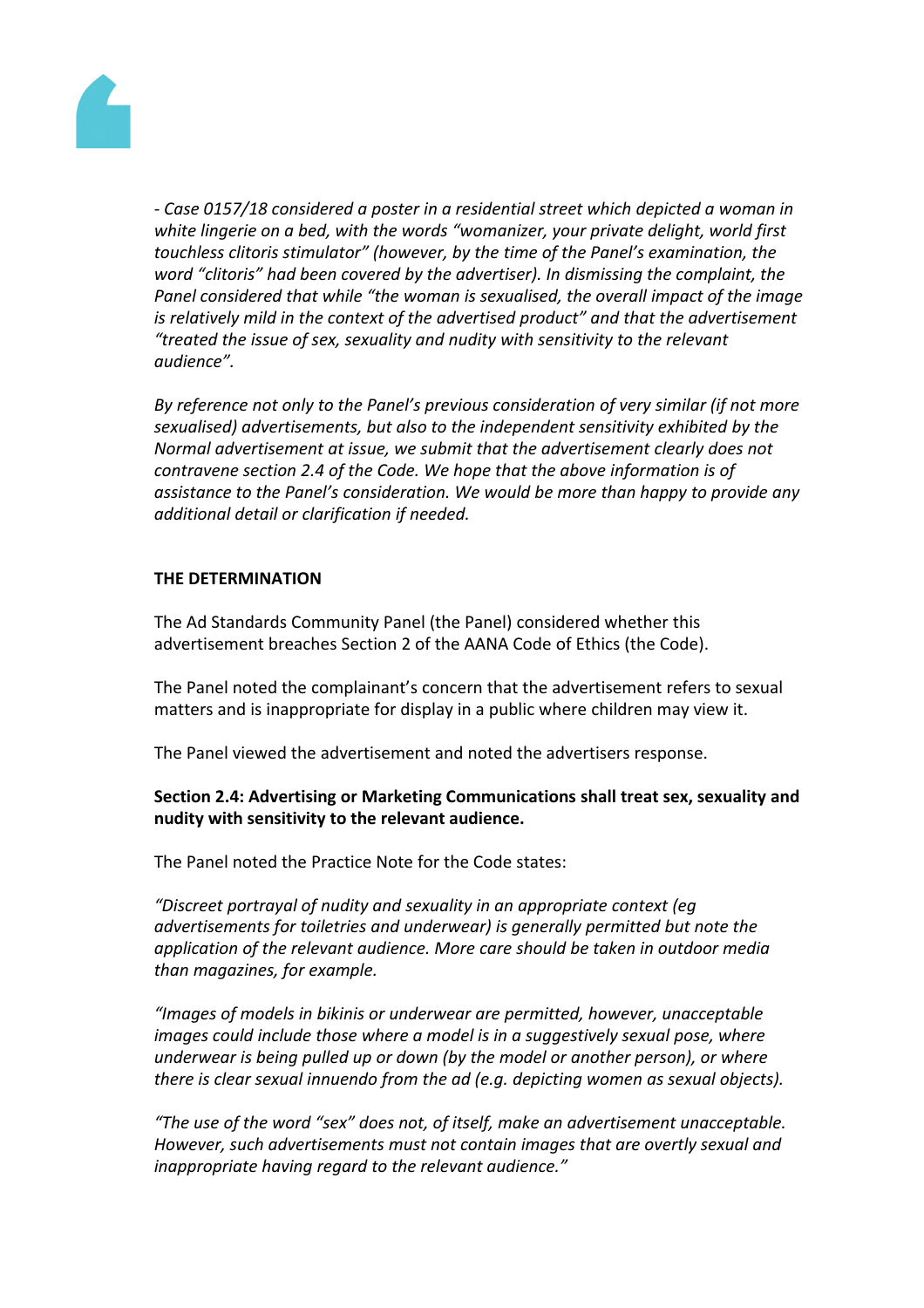

## **Does the advertisement contain sex?**

The Panel considered whether the advertisement contained sex. The Panel noted the definition of sex in the Practice Note is "sexual intercourse; person or persons engaged in sexually stimulating behaviour".

The Panel noted that the advertisement is promoting adult products intended for sexual activity however considered that there is no depiction of such activity. The Panel considered that the advertisement did not contain sex.

## **Does the advertisement contain sexuality?**

The Panel noted the definition of sexuality in the Practice Note is "the capacity to experience and express sexual desire; the recognition or emphasis of sexual matters".

The Panel noted that the advertisement is promoting of a product intended for sexual activity. The Panel also noted the references to "sex toys" and "cum". The Panel considered that the advertisement did contain sexuality.

## **Does the advertisement contain nudity?**

The Panel noted that the definition of nudity in the Practice Note is "the depiction of a person without clothing or covering; partial or suggested nudity may also be considered nudity".

The Panel noted that while bare skin is visible in the advertisement, the images are very close up and a viewer would be unable to determine if the people are clothed or not. The Panel considered that the advertisement did contain a suggestion of nudity.

# **Are the issues of sexuality and nudity treated with sensitivity to the relevant audience?**

The Panel noted that the definition of sensitivity in the Practice Note is "understanding and awareness to the needs and emotions of others".

The Panel considered that the requirement to consider whether sexual suggestion is 'sensitive to the relevant audience' requires them to consider who the relevant audience is and to have an understanding of how they might react to or feel about the advertisement.

The Panel noted that this advertisement was seen at a public beach, and noted that it is located on a trailer and would therefore have been driven to the location. The Panel considered that the audience viewing the advertisement would be broad and would include children.

#### Image 1